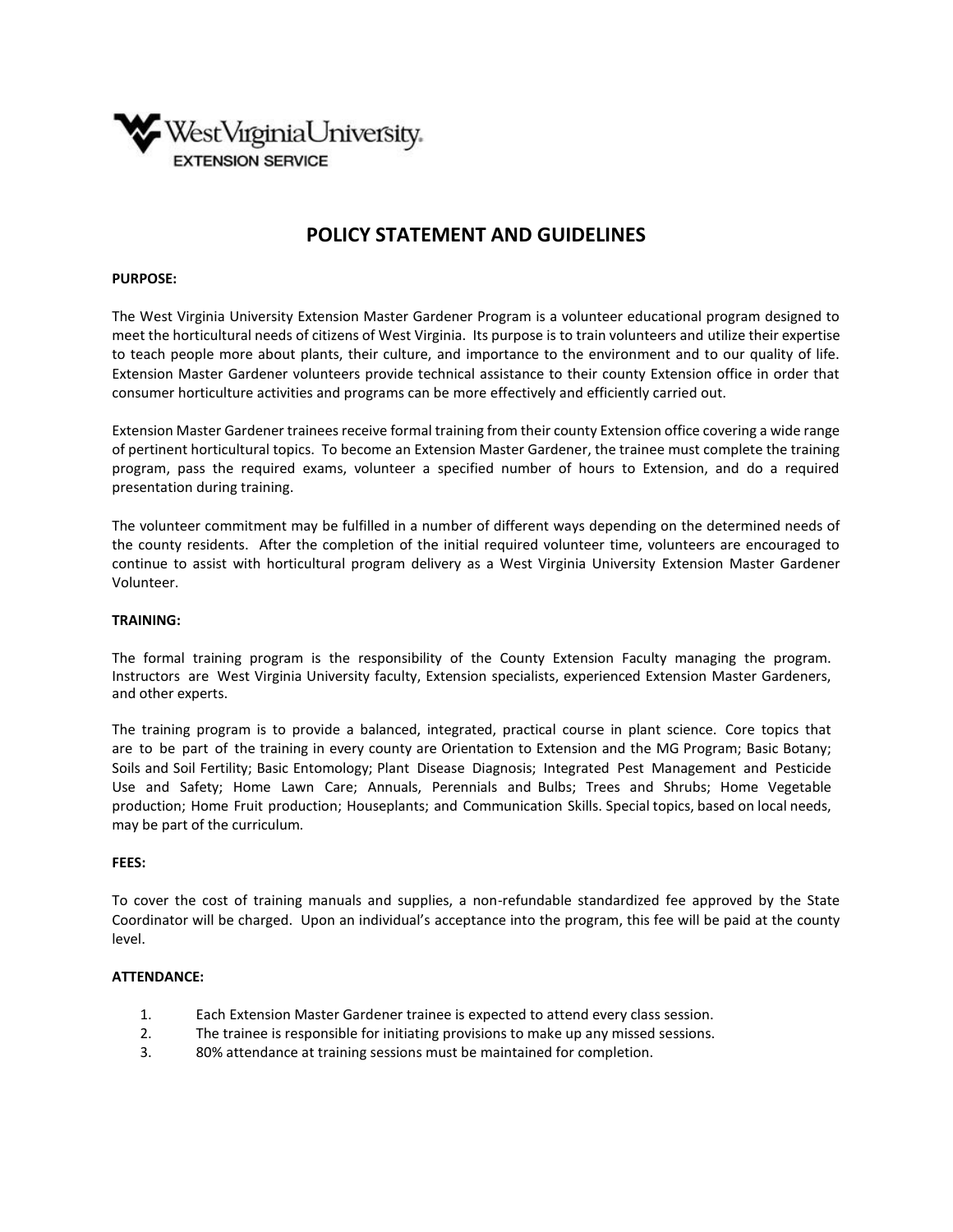# **EXAMINATIONS AND QUIZZES:**

- 1. There will be an open-book exam to test the trainee's abilities to retrieve information from reference materials.
- 2. Trainees must accurately complete 80% or better.

# **CERTIFICATION:**

A West Virginia Master Gardener must attend the prescribed hours of instruction, pass the final examination and fulfill the 40-hour volunteer commitment before becoming a certified Extension Master Gardener. Upon completion he/she will be awarded a West Virginia University Extension Master Gardener certificate and name badge. This certification is restrictive in nature in that it is valid only when the individual is participating in the West Virginia Extension Master Gardener Program and for one year only.

# **VOLUNTEER COMMITMENT:**

- 1. Attend required training sessions consisting of a minimum of 40 hours of instruction.
- 2. Perform an equivalent number (40) of horticulturally significant volunteer hours for West Virginia University Extension Service. Normally, only unpaid public service in WVU Extension-sponsored activities counts toward the requirement. Other volunteer activities may be counted after receiving prior approval by the local coordinator. The required volunteer hours should be completed within one year of completion of the training course.
- 3. Each Extension Master Gardener will have:
	- Completed application
	- Signed Extension Master Gardener Volunteer Agreement
	- Signed WVU Extension Code of Conduct(completed annually)
	- Two references as part of background check
	- Background check (completed every tree years)
	- Service record on file at local WVU Extension Office

# In addition, **all individuals working with youth:**

- **Will be required to complete WVU Children on Campus training and certification annually**
	- **Will be required to complete Title IX training every three years** (New!)

This information is treated confidentially. Volunteers' records are kept in separate files in a secured place and are accessible only by trained Extension staff. It is the **responsibility of the volunteer to make sure that the information on their application (i.e. address) and their service record is kept current and accurate**. This is necessary for liability reasons and for the protection of the Volunteer as well as program clientele.

- 4. Maintain an activity log and submit it to the county Extension office on a monthly, quarterly or yearly basis, as required by county procedures.
- 5. Attend meetings as scheduled to update information, discuss gardening problems and coordinate Extension Master Gardener activities.
- 6. Attending to state-wide projects: (New!)
	- Currently we have two state-wide projects: the Demonstration Garden at the State Fairgrounds in Greenbrier County and Planning and Organizing West Virginia Extension Master Gardener Association Annual Conference.
	- Organizing WVEMGA Annual Conference:
		- i. Each local County EMG Association has the opportunity to choose a specific part of the Conference that the Association members would like to organize and work on insuring the number of volunteers necessary to complete the task at hand.
	- Demonstration Garden at the State Fairgrounds in Greenbrier Count Master Gardener volunteers of Greenbrier County have been primary caretakers of this project for the whole-year period with some extra collaboration and help from other Counties during the ten-day Fair period.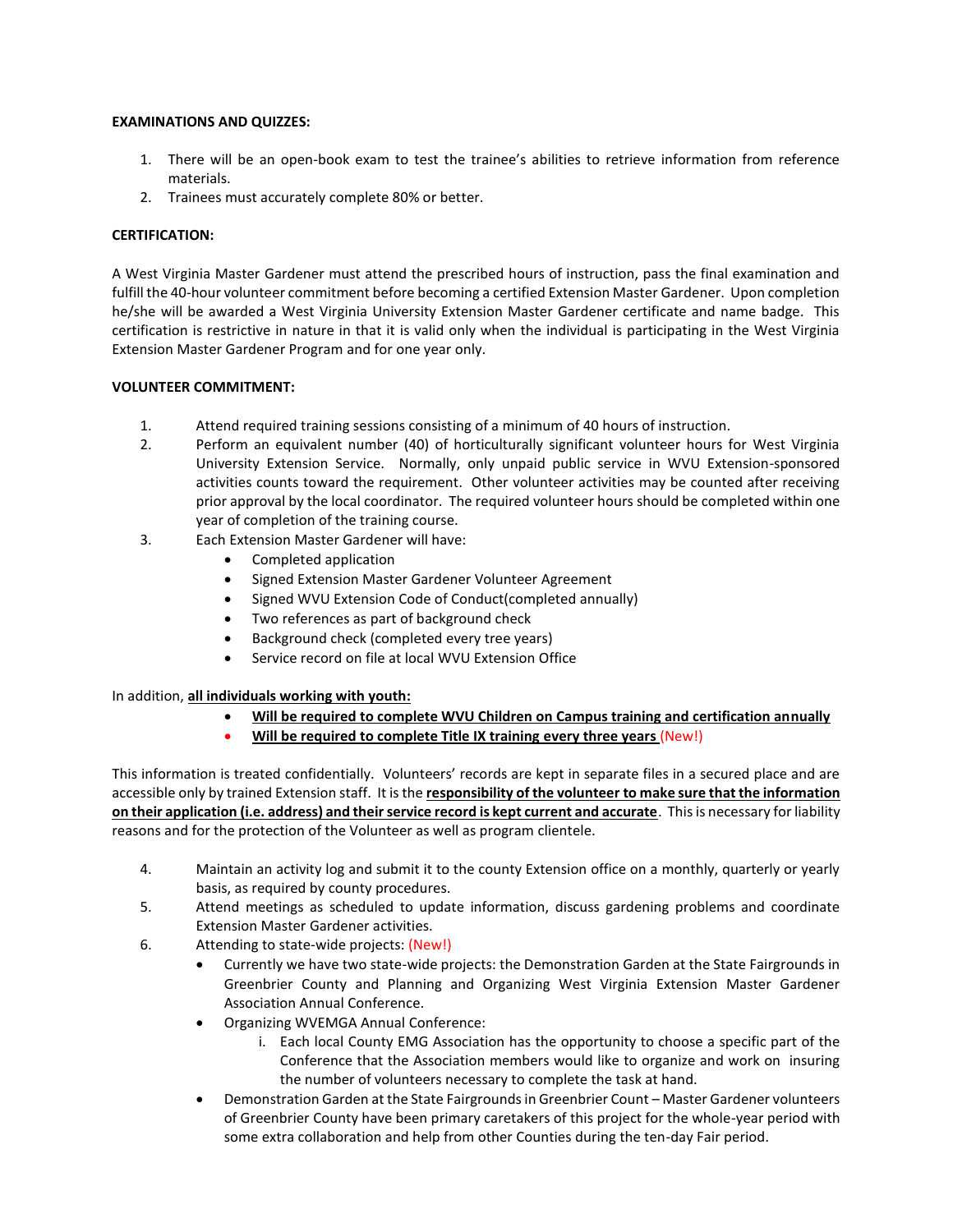Demonstration Garden has been a great project and is the face of the Extension Master Gardener Program not only for the Greenbrier County but for the whole State. In order to maintain this status and continue to generate great praises it is necessary to have a few guidelines in reference to the maintenance of the garden:

- i. For the Master Gardeners in the host county (Greenbrier) is strongly suggested to commit certain number of hours attending to the needs of the garden (planning, planting, caring and maintaining, cleaning and preparing the garden for the main showcase during the State Fair period when hundreds of visitors go through it enjoying its beauty and learning about gardening possibilities.
- ii. The incoming EMGs in Greenbrier County are expected to commit 10 hours of their required 40 hours for initial certification in the Demonstration Garden under the supervision of more seasoned EMGs as their mentors...
- iii. Mentors: to become a mentor, Extension Master Gardener has to have at least three years as Extension MG volunteer and desire and aptitude for mentoring up to three people over a period of a whole year.
- iv. For EMG re-certification process each Extension Master Gardener of Greenbrier County is expected commit at least two (2) hours in spring and two (2) hours in the fall {out of twenty (20) required service hours} to the maintenance needs of the Demonstration Garden.

# **SPEAKING:**

When Extension Master Gardeners speak before groups on horticulture topics it is permissible for them to accept unsolicited reimbursements or gifts. It is inappropriate; however, to seek paid speaking engagements while participating in an authorized Extension function and while using the WVU Extension Master Gardener title. In all cases the county Extension office policy on speaking engagement fees should be honored. When a Master Gardener travels out of county for a speaking engagement, it is appropriate to request payment for travel expenses from the county Extension office or other organization requesting the Extension Master Gardener's services.

#### **USE OF TITLE:**

The title 'West Virginia Extension Master Gardener" is to be used only and exclusively by individuals trained and certified to assist the West Virginia University Extension Service, and the title is valid only when the volunteer is participating in the West Virginia University Extension Master Gardener Program. The title Extension Master Gardener is to be used only when doing unpaid, volunteer work in a program activity approved by an Extension agent.

The training and experience gained by participating in the West Virginia University Extension Master Gardener Program are valuable, and may rightfully be listed as qualifications when seeking employment. Once employed and while serving as a paid employee, or if self-employed, Extension Master Gardeners should not display credentials or give the appearance of being an Extension Master Gardener at the place of business, unless the place of business is specifically designated by an Extension agent as an Extension Master Gardener clinic location.

### **PESTICIDE RECOMMENDATIONS**

When making recommendations that include the use of fertilizers and pesticides, Extension Master Gardeners must follow current Extension recommendations. In addition to their training, Extension Master Gardeners receive diagnostic support from the Plant and Pest Diagnostic Clinic at WVU and from various Extension specialists. Horticultural problems that are not specifically covered by Extension recommendations should be referred to an Extension agent. Questions concerning commercial production of crops and pest control on such corps should be referred to an Extension agent.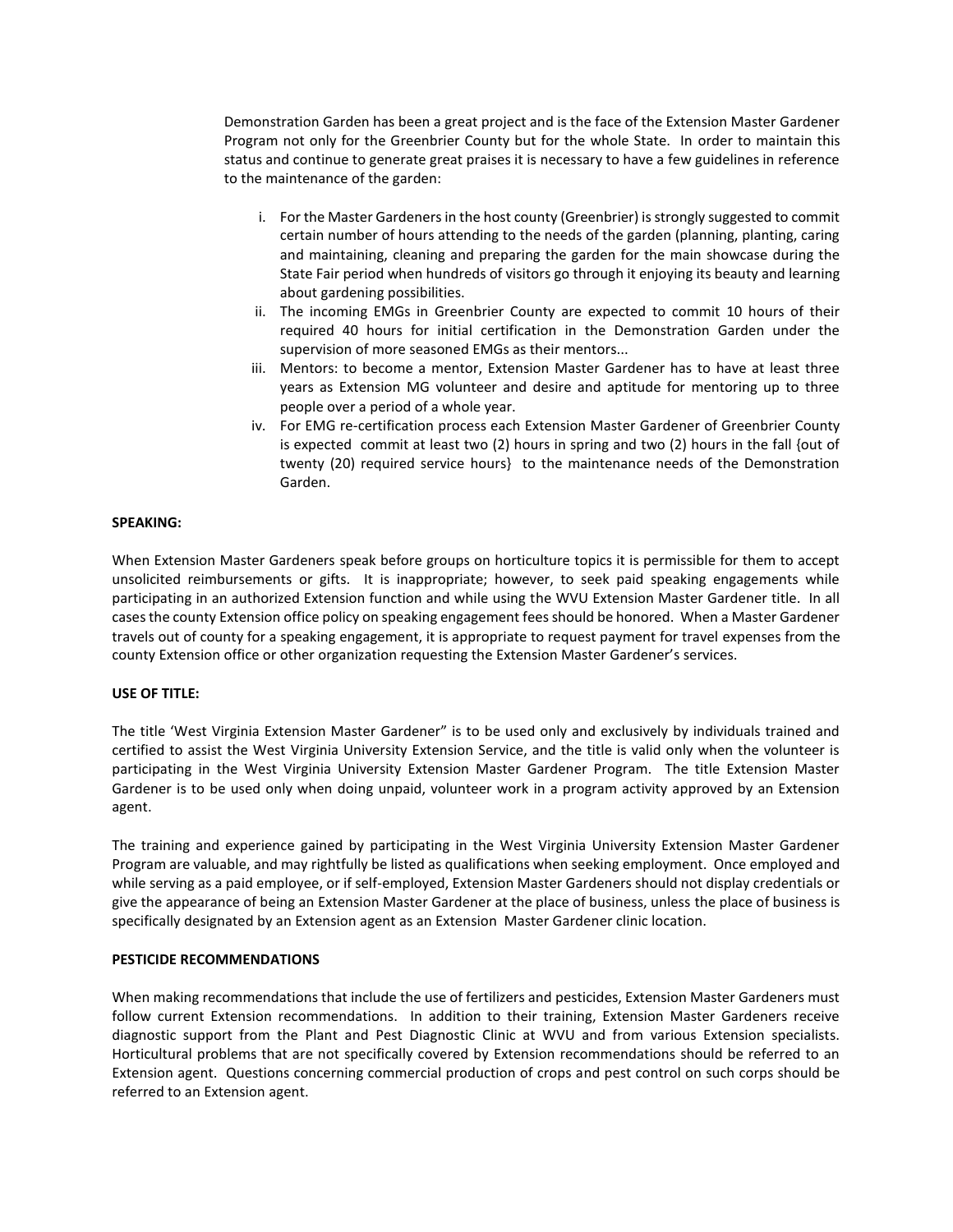# **RECERTIFICATION:**

Extension Master Gardeners must be recertified each year to remain on the "active" list and maintain the Extension Master Gardener title.

An Extension Master Gardener may recertify for participation in the program for another year by:

- 1. Committing to a minimum of twenty (20) hours of volunteer work to be completed each year **and**
- 2. Completing or having completed ten (10) additional hours of horticulture training each year. Examples of additional training are: New Extension Master Gardener training, Extension Master Gardener Advanced Training, State/Regional/International MG conferences, University or Community College courses, Arboretum and Botanical Garden seminars, and annual horticulture conferences. The training must be approved by the county Extension agent responsible for supervising the Extension Master Gardener Program.

# **INACTIVE STATUS:**

An inactive Extension Master Gardener is one who is unable to commit to an additional twenty (20) hours service plus ten (10) hours advanced training at present, but would like the opportunity to recertify themselves in the future. The following policies apply:

- 1. An inactive Extension Master Gardener is one who is in good standing, having **completed** the original commitment of training, exam, and volunteer service.
- 2. The inactive Extension Master Gardener must attend or have attended ten (10) hours of acceptable horticulture training for each year of inactive status. (See Recertification #2 for examples of training)
- 3. An inactive Extension Master Gardener may recertify within three (3) years as long as the above criteria are met. Individuals on inactive status for more than three (3) years are required to retake the New Master Gardener training.

# **SEMI-RETIRED STATUS: (New!)**

An Extension Master Gardener in good standing can request to be awarded a "semi-retired status" if he/she wishes to be active EMG volunteer but is unable to fulfill volunteer service requirements due to diminished physical capabilities. The following policies apply:

- 1. In order to qualify for "semi-retired status", an EMG must have minimum of 10 years of volunteer service
- 2. Maintain six (6) educational hours per year

#### **EMERITUS STATUS: (New!)**

An Extension Master Gardener in good standing can request to be awarded "emeritus status" if he/she cannot continue to volunteer due to health reasons and/or diminished physical capabilities. In retirement, they maintain use of the Extension Master Gardener Emeritus title with certain restrictions. The following policies apply:

- 1. To qualify for an Extension Master Gardener Emeritus status, an EMG must have minimum of 10 years of volunteer Service
- 2. An Extension Master Gardener Emeritus will not have volunteering privileges\*
- 3. An Extension Master Gardener Emeritus will not have voting privileges

\**Only "active" EMG can engage in volunteering activities and be covered under the WVU Liability Insurance.*